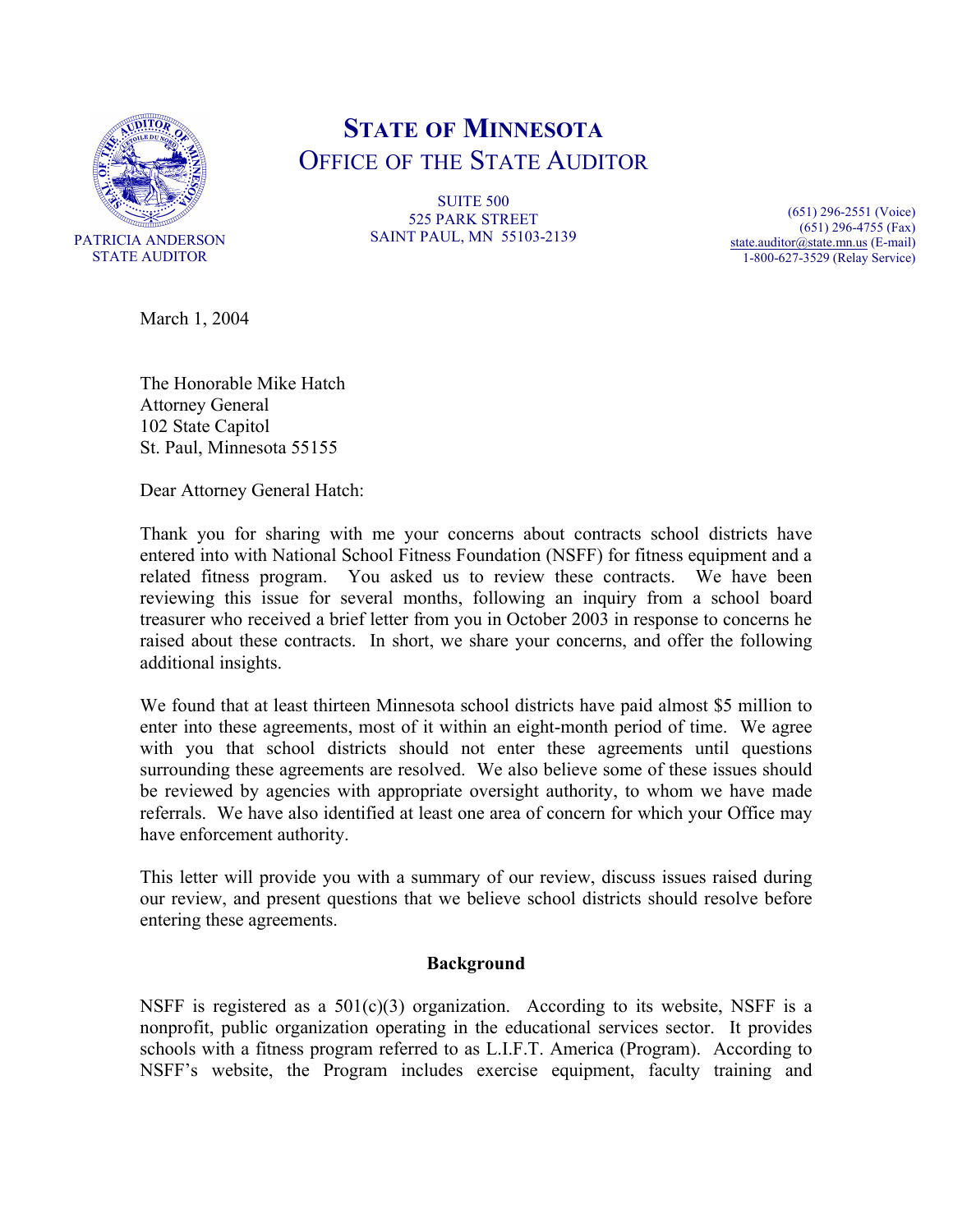<u>.</u>

certification, an inclusive medical supply bag, high-tech assessment kiosks, and a physical education curriculum.

NSFF's address, according to the Utah Department of Commerce website, is 915 S. 500 E., No.110, American Fork, Utah 84003. NSFF's authorized distributor is School Fitness Systems, L.L.C. (SFS), a limited liability company. SFS's address, according to the Utah Department of Commerce website, is also 915 S. 500 E., Ste. 110, American Fork, Utah 84003. The registered agents for both entities, according to the Utah website, are located at the same address. Neither NSFF nor SFS are registered with the Minnesota Secretary of State, according to our review on February 23, 2003 of the Minnesota Secretary of State's website.

We found thirteen Minnesota school districts that have entered into agreements with NSFF. A chart of those school districts is attached. We reviewed the contracts these school districts entered with NSFF and its authorized distributor. We understand that other Minnesota school districts may also be considering agreements with NSFF. For high schools and middle schools, the cost of the Program appears to be \$218,901.34 per school; for elementary schools, the cost of the Program appears to be \$112,395.70 per school. $<sup>1</sup>$ </sup>

NSFF requires school districts to pay for the Program up-front. Most of the Minnesota school districts obtained financing for the Program by entering a three-year leasepurchase agreement with a financial institution (bank). Thus, NSFF's authorized distributor receives full payment up-front, and the school districts are obligated to repay the bank, plus interest, over three years.

We learned that the Minneapolis School District (Minneapolis) did not have to enter a lease-purchase agreement to purchase the Program. Instead, Minneapolis paid for the Program in six of seven locations by using funds that it had borrowed at 1% until state funding was released to the school district. The total cost to Minneapolis for all seven locations was more than \$1.44 million

When a school district enters into an agreement with NSFF, NSFF agrees to make a monthly "charitable contribution" to the school district equal to the school district's lease-purchase payments, if certain conditions are met.<sup>2</sup> NSFF tells school districts that they can receive the program "free of cost, but not free from obligation." However, in bold and capital letters contained in the agreements drafted by NSFF, the school districts acknowledge "the potential and business risk" that NSFF may be unable to perform its

<sup>&</sup>lt;sup>1</sup> For Minneapolis and Floodwood, the cost of the high school/middle school program was \$221,940.00. For school districts that obtained financing, the costs including interest for high schools and middle schools vary from \$229,089.96 to \$234,170.01.

 $2$  If the Program is purchased out of a school district's general fund, as was done in Minneapolis, the monthly "contribution" is the purchase price divided by 36. Under the agreements, the "contribution" can be in any form, including cash, property, services, discounts, credits, offsets or the like.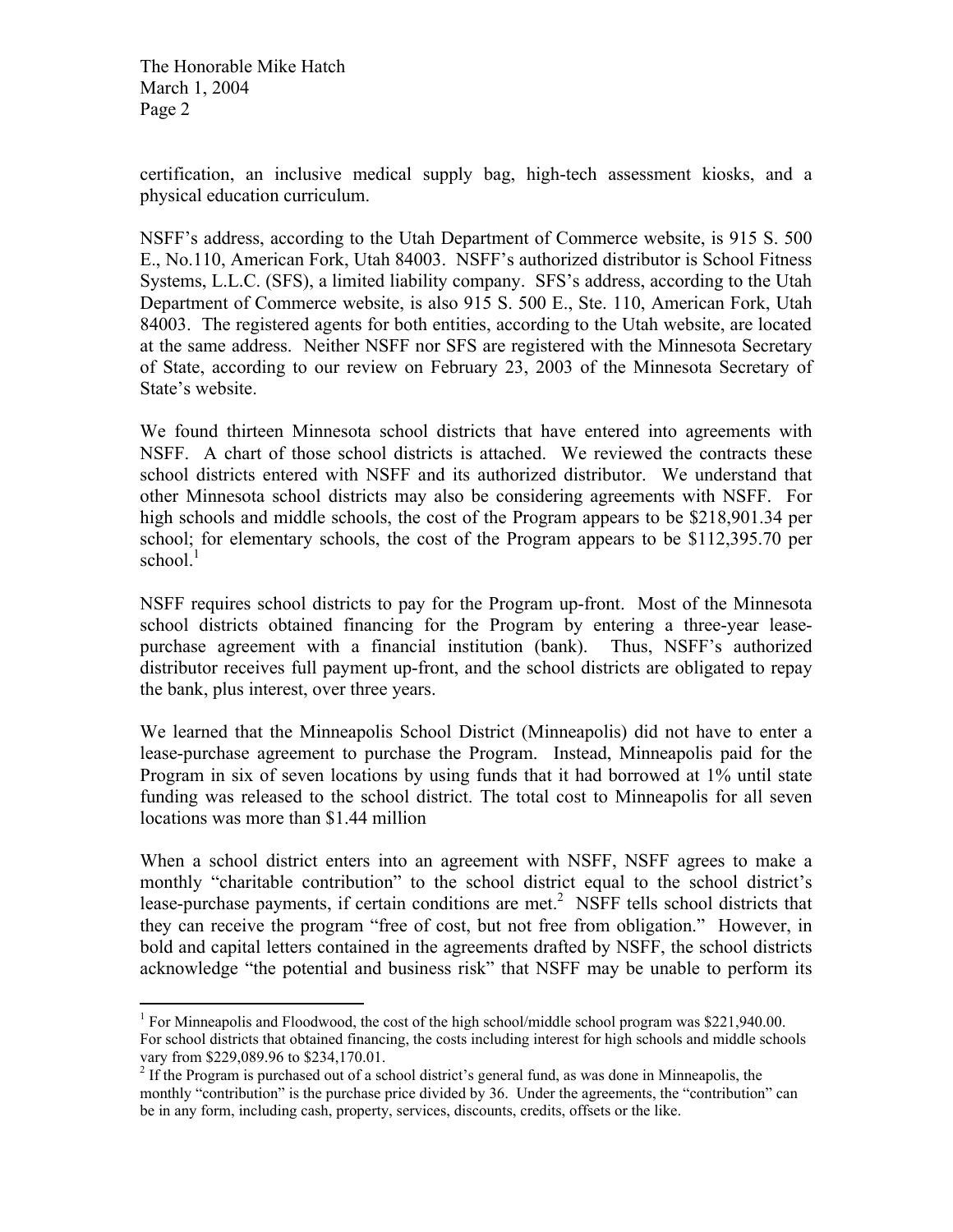obligation to make the "charitable contributions." If NSFF stops making the "contributions," for any reason, the exclusive remedy under the agreements is limited to discounted payments for the remainder of the school district's budgetary period in which the payments stopped, or the remainder of the three-year license term, whichever is shorter. The school district remains liable for any lease-purchase agreements it entered.

According to NSFF's website, NSFF has "contributed more than \$16 million to schools around the country and has not missed providing a contribution payment to a school that upheld its obligations" to NSFF. NSFF claims that 500 schools in 18 states are using the Program.

#### **Issues**

With that background in mind, it is useful to consider the issues that we believe should be resolved **before** a school district enters one of these agreements. The resolution of these issues will require a detailed discussion between and among the school districts, their counsel, any financial institution, and NSFF. We recommend that these discussions take place **before** Minnesota school districts enter any additional contracts with NSFF.

In addition, we identified several areas that we believe warrant further review by other authorities. We have referred these concerns to the appropriate authorities.

## **I. Concerns with NSFF**

We share your concerns regarding the risk to school districts if NSFF does not meet its "contribution" requirements under these agreements. We request that you review whether NSFF needs to comply with Minnesota's charitable solicitation regulations. We also question whether NSFF is making a "contribution" to the school districts, and whether school districts should consider these agreements to be "grants." Finally, the tax forms filed by NSFF raise many questions, and we recommend that independently audited financial statements from NSFF be obtained and reviewed by school districts before they enter these agreements.

## **A. Minnesota's Charitable Solicitation Regulations**

We raise the issue that NSFF may need to comply with Minnesota's charitable solicitation laws. In Minnesota, charitable solicitations are governed by Minnesota Statutes, Chapter 309. NSFF is registered as a 501(c)3 organization. Under Minnesota's law, charitable organizations must file certain forms with your Office before soliciting contributions in Minnesota. In addition, financial statements of charitable organizations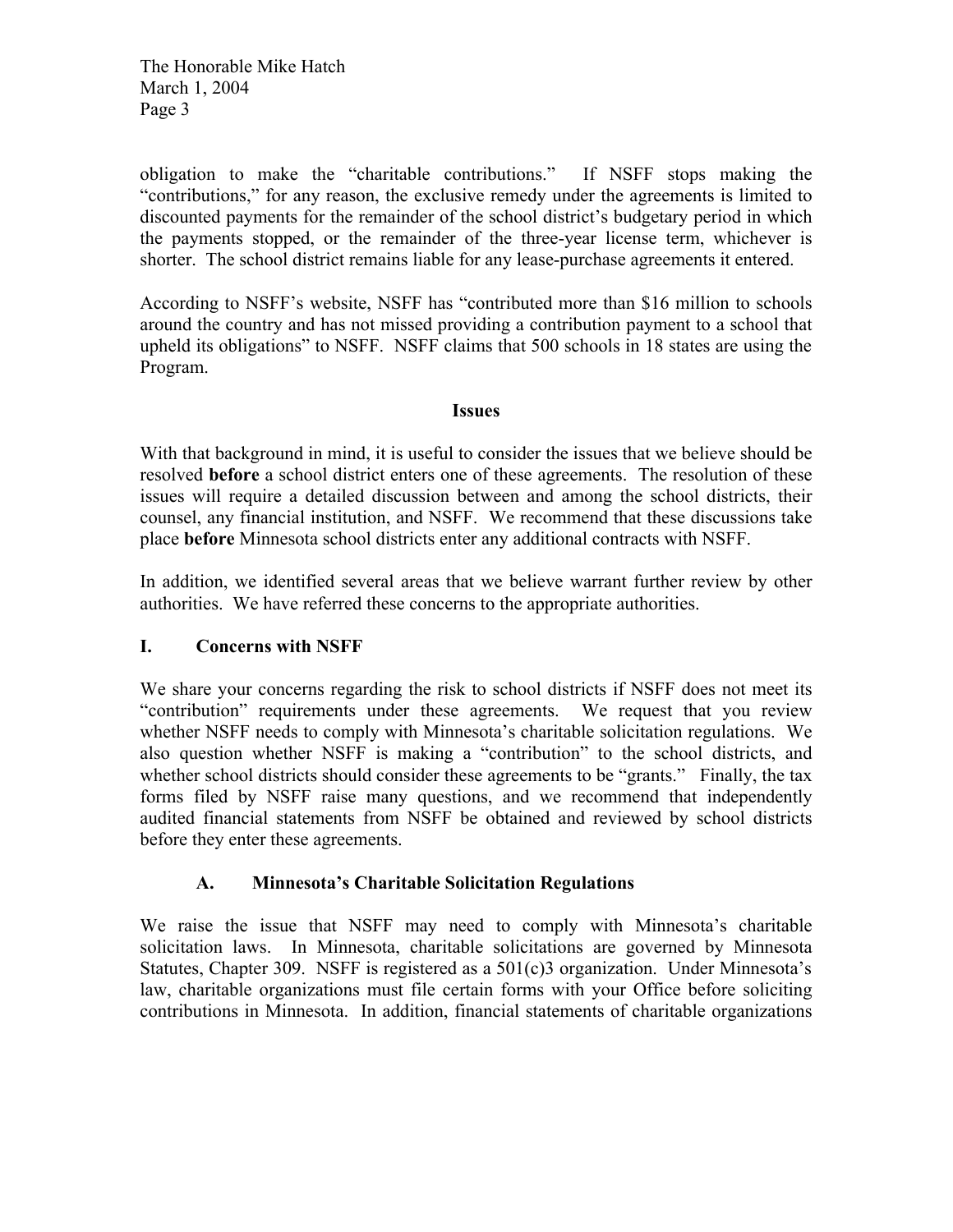with total annual revenues in excess of \$350,000 must have an independently audited financial statement.<sup>3</sup>

Under Minnesota law, "contributions" include a request for payment for merchandise if a representation is made that any part of the price will be applied to a charitable purpose.<sup>4</sup> In addition, when the charitable organization offers goods and services, "contributions" include the difference between the direct cost of the goods and services to the charitable organization and the price at which the items are sold.<sup>5</sup> A "charitable purpose" includes any actual or purported educational purpose.<sup>6</sup> "Solicitation" include direct and indirect requests for "contributions" with the representation that the contribution will or may be used for any charitable purpose, including the sale or attempt to sell any merchandise, or where the name of the charitable organization is used in the sale as an inducement to purchase the merchandise, or any statement is made in connection with the sale that the whole or any part of the proceeds of the sale will be used for charitable purposes.

NSFF is soliciting Minnesota school districts, and representing that it will make "contributions" to schools that enter agreements with NSFF. We have found that Minnesota school districts have paid more than \$4.8 million for the Program, in less than two years, as a result of those solicitations.

In addition, any difference between the direct cost of the Program and the price at which the Program is sold to the school districts would appear to be a "contribution" that was solicited by NSFF. If the direct cost of the products offered as part of the Program is less than the price paid by the school districts, the difference would be a contribution solicited by NSFF.

Your Office is authorized to conduct investigations to determine whether Minnesota's charitable solicitation requirements have been met.<sup>7</sup> We would encourage you to consider initiating such an investigation of NSFF's actions in Minnesota if you deem it is warranted. We are willing to provide you with any of the information we have acquired during the course of our review, if that would be of assistance to you.

# **B. NSFF's "Contributions"**

Most school districts took out a loan to pay up-front the full purchase price of the Program. The up-front payment was made to NSFF's "authorized distributor." NSFF

<sup>3</sup> *See* Minn. Stat. § 309.53, subd. 3 (2002). According to NSFF's 2001 (fiscal year ending June 30, 2002) tax returns (Form 990), NSFF had revenues of nearly \$34 million. Federal tax returns may be filed in lieu of audited financial statements if the tax returns are prepared in accordance with generally accepted accounting principles and meet certain statutory requirements. *Id.* at subd. 3a.

<sup>4</sup> *See* Minn. Stat. § 309.50, subd. 5 (2002) ("contribution").

<sup>5</sup> *Id.*

<sup>6</sup> *See* Minn. Stat. § 309.50, subd. 3 (2002) ("charitable purpose").

<sup>7</sup> *See* Minn. Stat. § 309.533 (2002). Enforcement authority by your Office is found in Minn. Stat. § 309.57 (2002).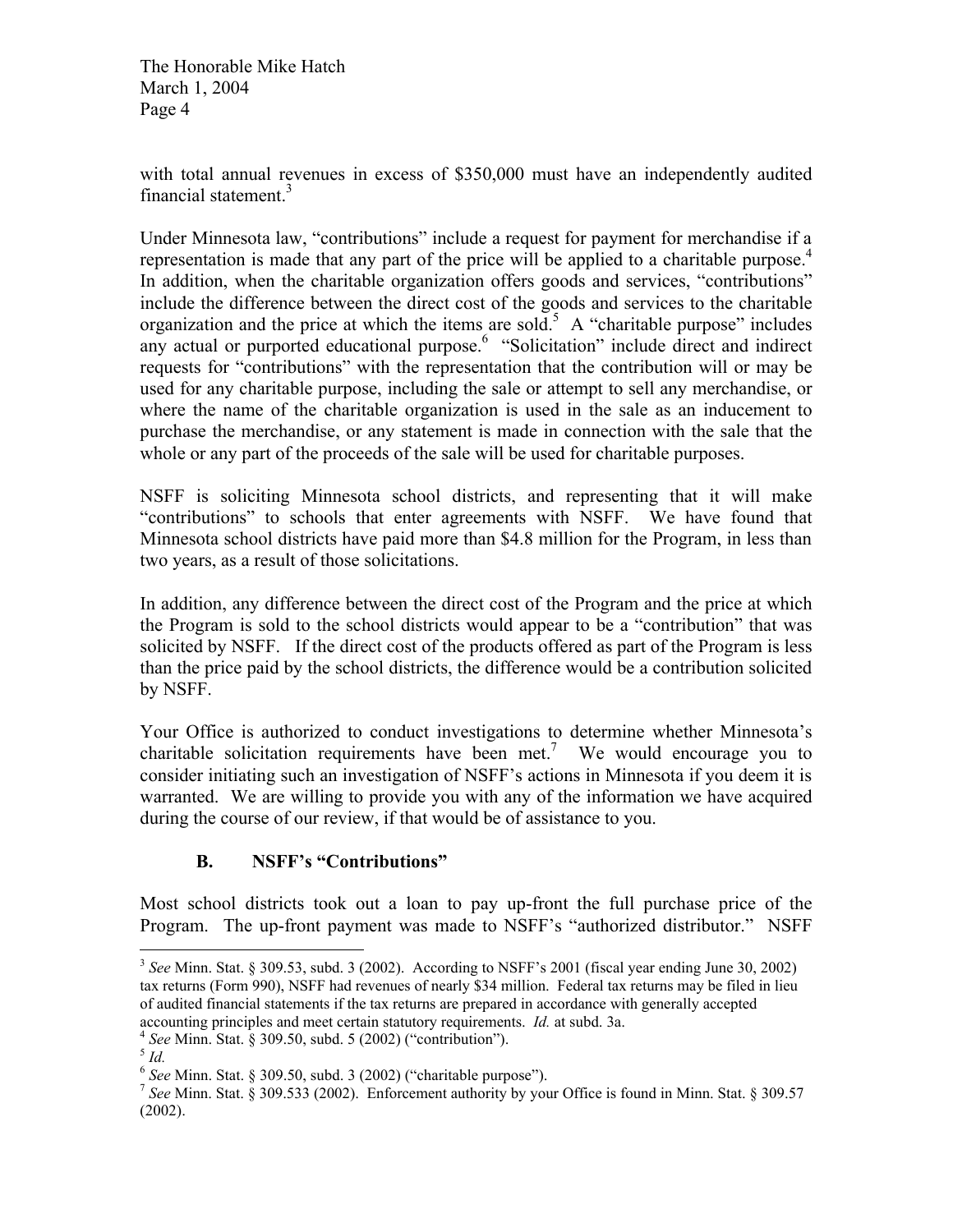then agreed to make monthly "contributions" equal to the school district's loan payment (principal plus interest payments).It does not appear that NSFF is giving a "contribution" to the school districts. Rather, it appears that NSFF has agreed to a monthly schedule to repay the school districts their purchase price, plus the interest the school districts paid on their loans. More accurately, it appears that the school districts are contributing more than \$200,000 to NSFF's distributor up-front, with a monthly repayment schedule by NSFF. As a result, the relationship between NSFF and its authorized distributor should be explored before school districts enter these agreements.

## **C. Classification of the Contracts as "Grants"**

Some school districts have characterized the NSFF agreements as a "grant." For example, the Minneapolis School District (Minneapolis) held a staff development meeting for its physical education and health teachers. The teachers were informed that an NSFF program had been installed at the Anne Sullivan School, with all equipment, training and support provided by a "grant" from NSFF. In addition, the Interim Superintendent described these contracts as a "grant" when he recommended School Board approval of the contracts. Similarly, the April 14, 2003 minutes of the White Bear Lake School District (White Bear) School Board characterize the L.I.F.T. Program as a "grant."

We believe these agreements are mischaracterized when they are called a "grant." Most "grants" do not require the public entity to pay up-front the full purchase price of the item received under the grant. NSFF's "contribution" to the school district is essentially returning the school district its money on a three-year monthly repayment schedule. The return "contributions" are not guaranteed by NSFF. In our view, NSFF is not providing a "grant" to the school district; instead, it appears to be promising that the school district might receive a return of its money. We acknowledge that, to our knowledge, NSFF has not missed a monthly return payment to Minnesota schools at the time our review was conducted.

# **D. NSFF's Form 990 (Tax Forms for 501(c)3 Organizations)**

On February 19, 2004, NSFF informed us that it has not yet filed its 2002 tax forms for NSFF's fiscal year ending June 30, 2003. As a result, we were only able to review NSFF's 2000 and 2001 tax forms. The tax forms we reviewed raise a number of questions.

According to the contracts we have reviewed, the cost of the Program for high schools and middle schools is \$218,901.34 or \$221,940.00 per school. However, NSFF's website states the Program is valued at over \$300,000. From the contracts we have reviewed, the cost of the Program for elementary schools appears to be \$112,395.70 per school. However, NSFF's website states the Program is valued at nearly \$180,000.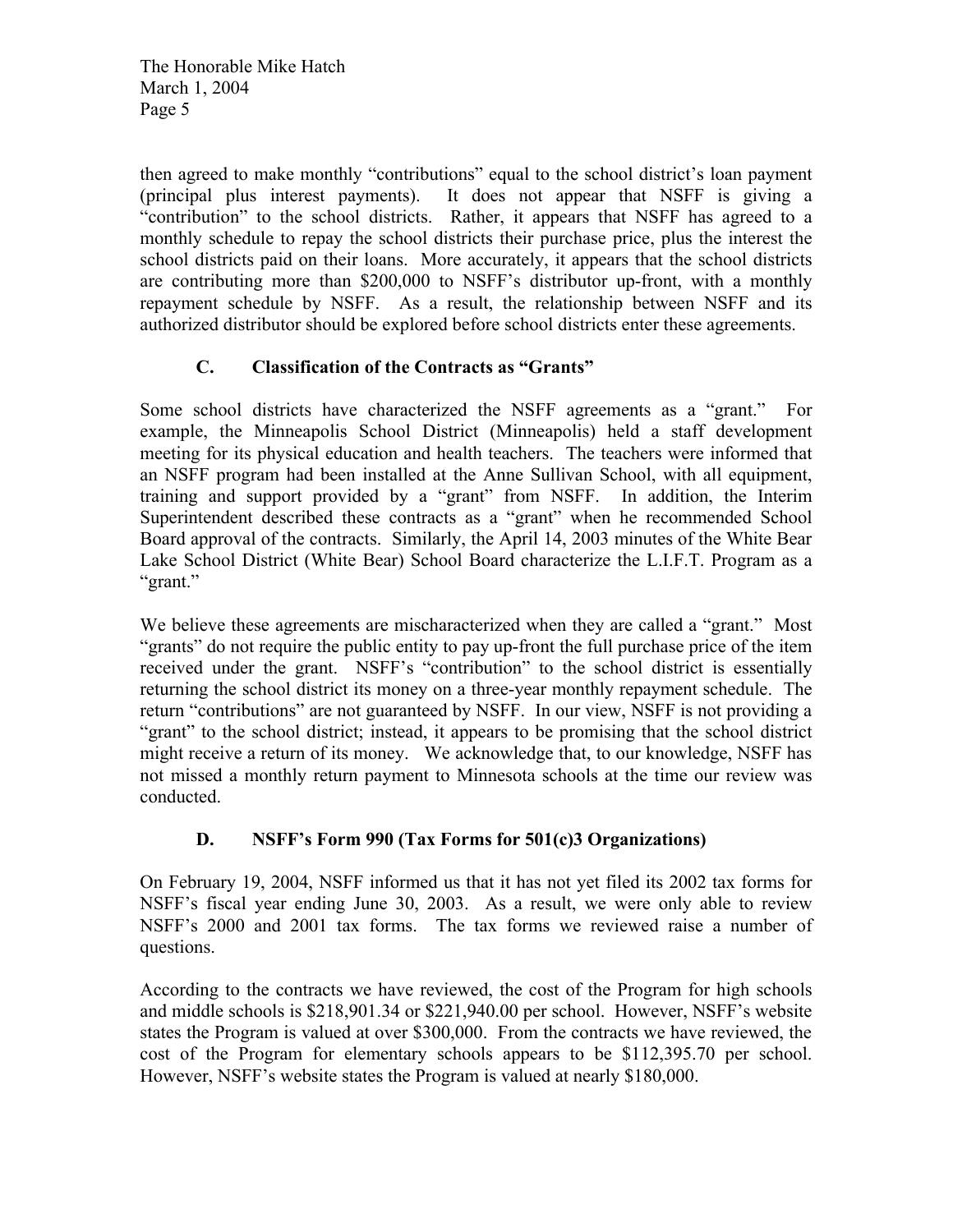NSFF provided some Minnesota school districts with copies of its 2001 Tax Form 990, for the year ending June 30, 2002, and "explanatory notes" to the form. NSFF's explanatory notes state that contributions, gifts or grants to NSFF are recorded at fair market value. NSFF's notes also state that "NSFF management has valued non-cash assets at fair market value, generally as determined by a third party appraisal engaged or otherwise retained by NSFF." For the year ended June 30, 2002, NSFF reported \$26,000,426 in direct public support. However, only \$426 of that amount was in cash contributions, gifts and grants. The remainder, \$26 million, is attributed to non-cash contributions, gifts and grants.

Given the difference between the contract prices and the value of these programs as claimed by NSFF on its website, questions arise about NSFF's valuation of non-cash assets. In addition, we question how payments from school districts to NSFF's authorized distributor and to NSFF are reflected on the tax forms. Finally, questions exist about how "contributions" to the school districts are reflected by NSFF on the tax forms. We have forwarded our concerns to the IRS.

## **E. Need for Independently Audited Financial Statements**

NSFF informed us on February 19, 2004, that independently audited financial statements of NSFF have not been completed. Nor are there independently audited financial statements for any prior years, even though millions of dollars of public funds have been sent to NSFF or its authorized distributor.

Many of the lease agreements used by school districts to purchase the NSFF Program have been through Wells Fargo in Utah. However, Wells Fargo informed us that, for its own due diligence purposes, Wells Fargo asked NSFF for an audited financial statement of its 2002 fiscal year. As of February 19, 2004, Well Fargo has not received the requested audited financial statements. Wells Fargo has informed us that until they obtain and review independently audited financial statements from NSFF, Wells Fargo has stopped offering these lease purchase agreements.

School districts, in exercising due diligence over the public funds entrusted to them, should request and review audited financial statements from NSFF **before** entering these agreements. Waiting until after the agreements are signed may be too late, because the agreements state that NSFF is not required to account to the school districts concerning NSFF's "fundraising efforts or the proceeds thereof." Without such an accounting, we question whether school districts should be giving public funds to NSFF or its authorized distributor. We would be happy to review any audited financial statements that school districts receive from NSFF and/or its authorized distributor.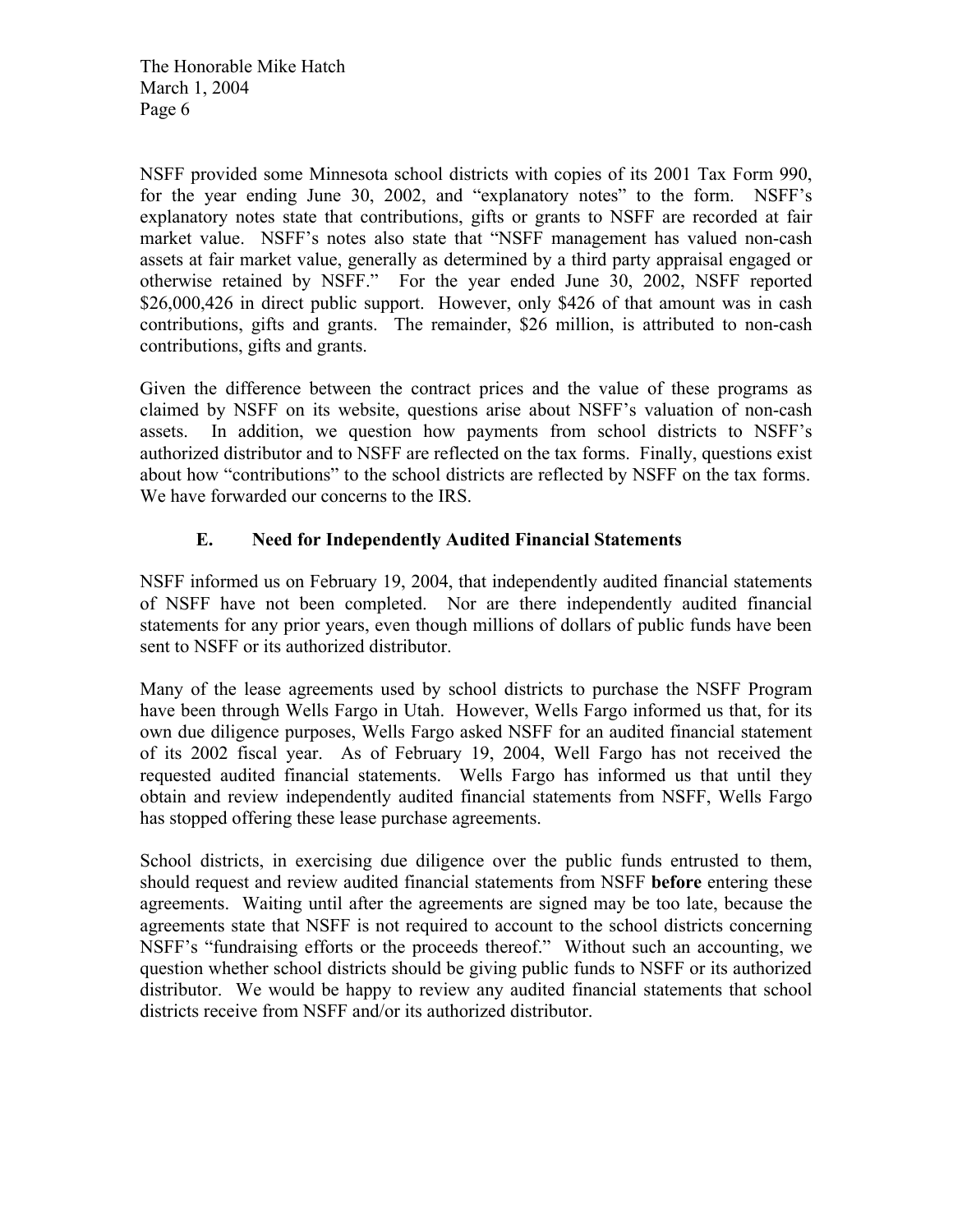Additionally, this Office will continue to pursue its efforts to acquire and review NSFF's audited financial statements since more than \$4.8 million in Minnesota public funds have been sent to NSFF or its authorized distributor.<sup>8</sup>

 8 *See* Minn. Stat. §§ 6.551 and 16C.05, subd. 5 (2002).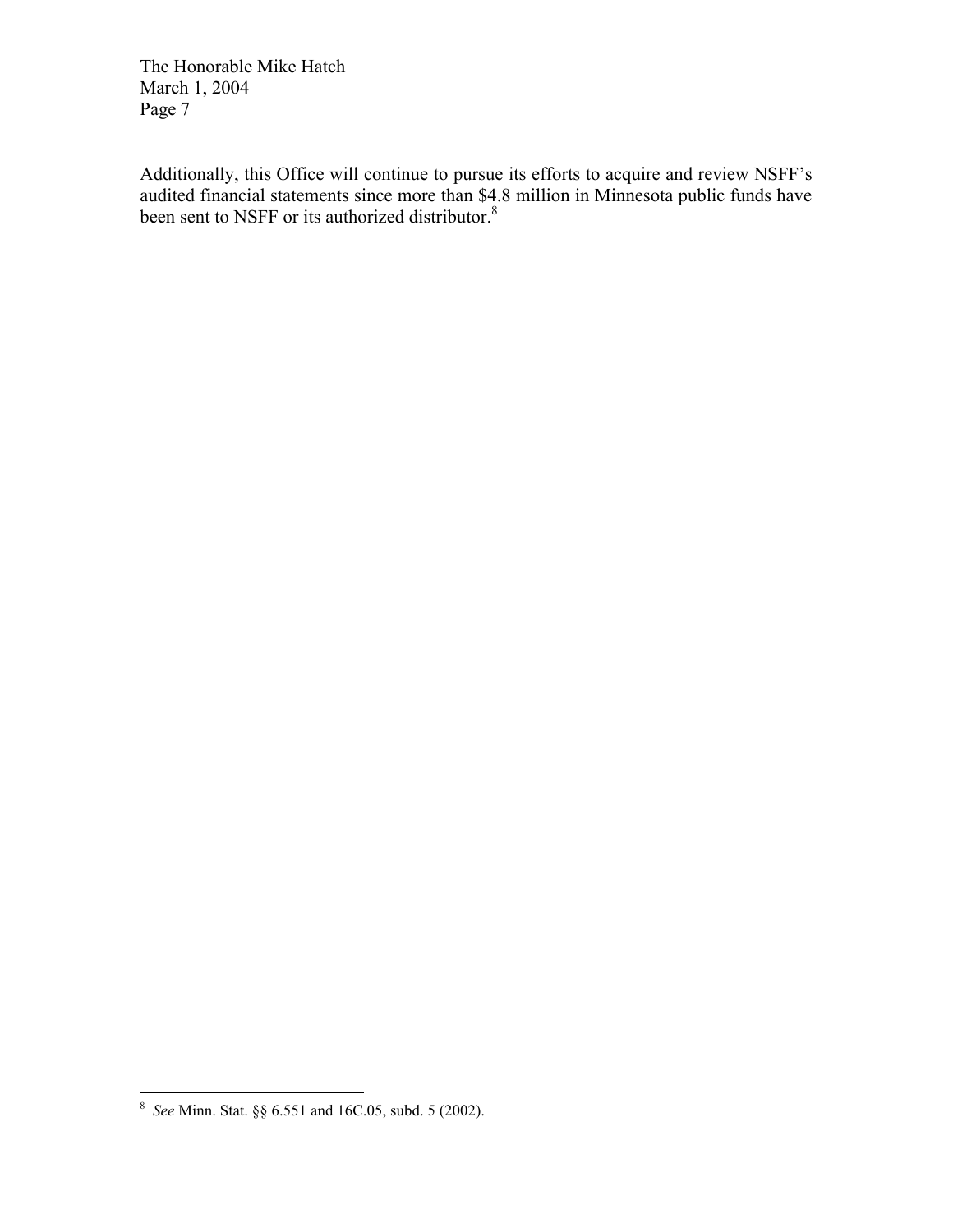## **II. Contracting Procedures Used by School Districts**

Many of the school districts appear to have consulted with counsel before entering these agreements. We disagree with the analysis used by some of the attorneys who signed Opinion of Counsel letters, and we believe that additional concerns exist.

## **A. Lease Agreements**

Most of the school districts entered three-year lease-purchase agreements with a financial institution to pay for the NSFF Program. That is, they took out a loan. We do not believe school districts had the authority to enter these agreements to pay for the NSFF Program.

School districts may purchase real or personal property under an installment contract, or a lease-purchase agreement.<sup>9</sup> While the physical equipment purchased under these agreements could be purchased through a lease-purchase agreement, we understand that the equipment is only a portion of the purchase price. The additional costs of the NSFF Program, such as personnel costs, training services, travel costs and consultant fees, are generally not considered purchases of real or personal property. In fact, some school districts have argued that these agreements are outside Minnesota's bid laws precisely because they cover far more than a traditional property purchase. We question the authority of school districts to undertake lease-purchase financing for the purchase of items or services in addition to real or personal property.

Under Minnesota law, a school district must have the right to terminate a lease-purchase agreement at the end of any fiscal year during its term.<sup>10</sup> This provision must be included in all lease-purchase agreements.<sup>11</sup> Most of the lease-purchase financing agreements we reviewed contain the school district's right to terminate the lease-purchase agreement at the end of any fiscal year.

Even with such termination provisions, however, school districts should be aware of what they would lose if NSFF fails to make all monthly "contributions," and the school district terminates its lease. At a minimum, the school district will be obligated to pay the bank the remaining monthly payments for the fiscal year. In addition, under most of the leasepurchase agreements, the financial institution, not the school district, will own the equipment. Finally, school districts should discuss with counsel and their financial advisors how ending the lease-purchase agreements before the end of the three-year term may affect the school district's ability to borrow funds in the future.

1

<sup>9</sup> *See* Minn. Stat. § 465.71 (2002). Under a lease-purchase agreement title may be retained by the seller or vendor, or assigned to a third party as security for the purchase price, including interest. *Id.* 

<sup>10</sup> *Id.*

 $\int_1^{11} \frac{1}{1} \, dt$ .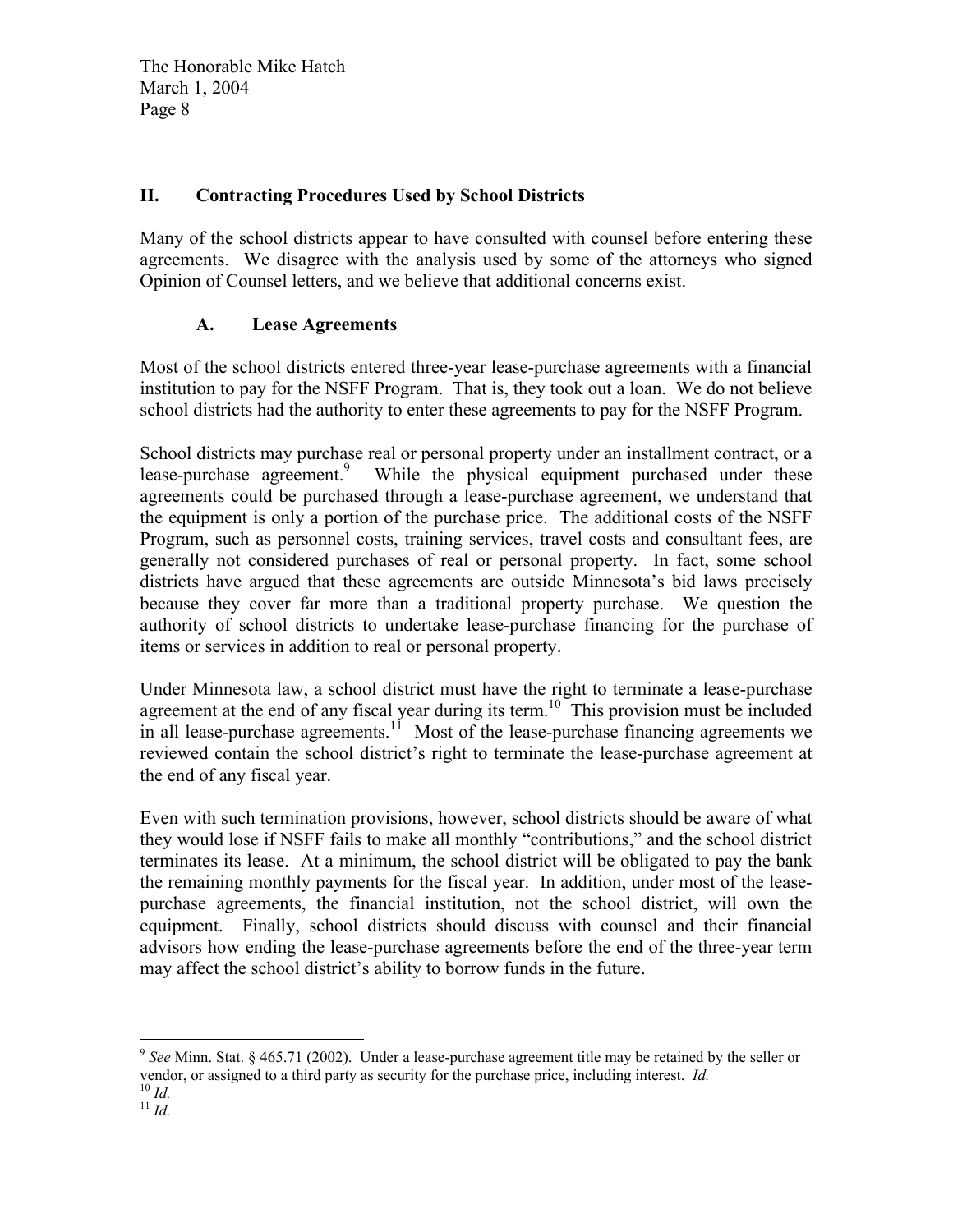#### **B. Compliance with Bid Laws**

School districts must bid contracts for goods and services that cost over \$50,000, with certain exceptions.<sup>12</sup> When lease-purchase agreements are used, the \$50,000 threshold for bidding is the total of all lease payments for the entire term of the lease.<sup>13</sup> Contracts for the purchase of property made in violation of the school district's contract law are void. $14$ 

Under the contracts we reviewed, the total of all lease payments for the three-year leases is over the dollar threshold requiring sealed bids. On its face, the sales agreements that school districts entered with NSFF's authorized distributor for over \$200,000 would come within the parameters of Minnesota's statutory bid law. Yet, these agreements have generally not been put out for bid by school districts.

Some school districts have argued that the net amount of the agreements for purposes of the bid law is zero, so bids were not required. The Program is not free. "Free" does not include paying money for the chance to receive a refund of your money. NSFF expressly recognizes that it is not obligated to make "contributions" if it does not receive sufficient funding and donations. We have found that nearly \$5 million of public funds have been paid to NSFF or its authorized distributor by Minnesota school districts. Schools are obligated to pay the loans they have obtained to pay for the Program. Obviously, paying money or incurring a debt is not necessary if something is given to the school district for "free."

Some school districts have argued that the Program is an integrated program of equipment, assessment tools, curriculum, staff training, and contributions, so bids were not required. However, if these contracts are integrated programs comprised of more than personal property, the contracts were not appropriate for lease-purchase agreements. To the extent these are contracts for materials, supplies or equipment, and therefore eligible for purchase through a lease-purchase agreement, these contracts should have been bid.<sup>15</sup>

Based on the cost alone, we believe these contracts contain something primarily other than equipment and other personal property. For example, according to the minutes of the June 9, 2003 Brainerd School Board and Building Committee meetings, a representative from NSFF reported that the value of the equipment in the NSFF package

1

<sup>&</sup>lt;sup>12</sup> *See* Minn. Stat. §§ 123B.52 (school district contracts) and 471.345 (municipal contracting law applicable to school districts) (2002).

<sup>13</sup> *See* Minn. Stat. § 465.71 (2002).

<sup>&</sup>lt;sup>14</sup> See Minn. Stat. § 123B.52, subd.1 (2002) (school board contracts not made in compliance with this section are void).

<sup>&</sup>lt;sup>15</sup> See Hubbard Broadcasting, Inc. v. Metropolitan Sports Facilities Comm'n, 381 N.W.2d 842, 846 (Minn. 1986).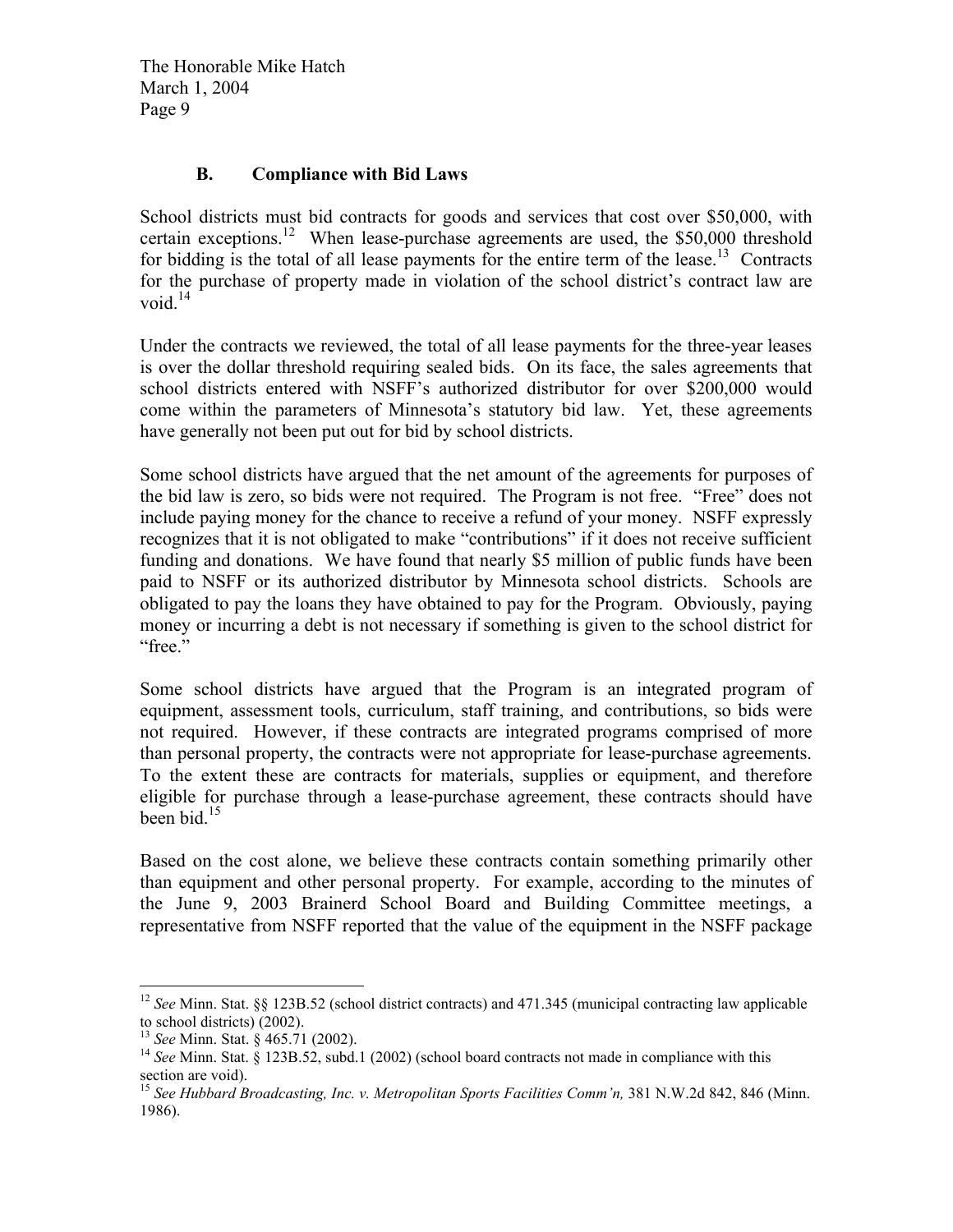was only about \$90,000 - \$100,000, and the remaining \$119,000 - \$129,000 was for the curriculum, training, service warranty and data collection equipment.

If the curriculum was important to the school districts, they could have first contracted separately with a vendor for a curriculum. The school districts could have then solicited competitive bids for the equipment, specifically requiring that training, service warranties and data collection equipment be included as part of the bid. The school districts and NSFF cannot circumvent the requirements of the competitive bidding statutes simply by including curriculum, training, service warranties and data collection in a contract for the purchase of exercise equipment.<sup>16</sup>

We also reject arguments made by some school district's counsel that these contracts are unique products, akin to a scoreboard system with advertising rights installed at the Metrodome.<sup>17</sup> The exercise and fitness equipment provided to the schools is not unique. We understand that both Universal and Hoist equipment has been provided to Minnesota schools under these agreements. Other dealers than NSFF's authorized distributor exist for that equipment. Other brands of equipment are also readily available. We believe that providing fitness equipment and a related fitness program to a school is fairly typical of other contracts that school districts enter to provide an education to their students. In our view, the sales agreements school districts entered with NSFF's authorized distributor are not unique. We believe those contracts were subject to the competitive bidding requirements.

The most unique portion of these contracts is found in the NSFF Fitness Program and Contribution Agreement where NSFF imposes a number of conditions before it is obligated to make "charitable contributions" to the school district. To obtain access to the potential "charitable contributions," NSFF requires school districts to buy equipment from its authorized distributor. We do not believe that the purchase of exercise equipment can be removed from the bidding requirements by tying the purchase of the equipment to NSFF's offer to potentially make "charitable contributions" equal to the purchase price.

Competitive bidding statutes are designed to ensure that taxpayers receive the best bargain for the least money.<sup>18</sup> The "fundamental purpose of competitive bidding is to deprive or limit the discretion of contract making officials in the areas which are susceptible to such abuses as fraud, favoritism, improvidence, and extravagance."<sup>19</sup> We

<sup>&</sup>lt;sup>16</sup> See W.V. Nelson Constr. Co. v. City of Lindstrom, 565 N.W.2d 434, 436 (Minn. App. 1997) (city should have first contracted for design services, and then bid for construction services).

<sup>&</sup>lt;sup>17</sup> See Hubbard Broadcasting, Inc. v. Metropolitan Sports Facilities Comm'n, 381 N.W.2d 842 (Minn. 1986).

<sup>18</sup> *See, e.g., Byrd v. Independent Sch. Dist. No. 194,* 495 N.W.2d 226, 232 (Minn. App. 1993), *review denied* (Minn. Apr. 20, 1993); *W.V. Nelson Constr. Co. v. City of Lindstrom,* 565 N.W.2d 434, 435-36 (Minn. App. 1997).

<sup>19</sup> *Griswold v. Ramsey Co.,* 242 Minn. 529, 536, 65 N.W.2d 647, 652 (1954).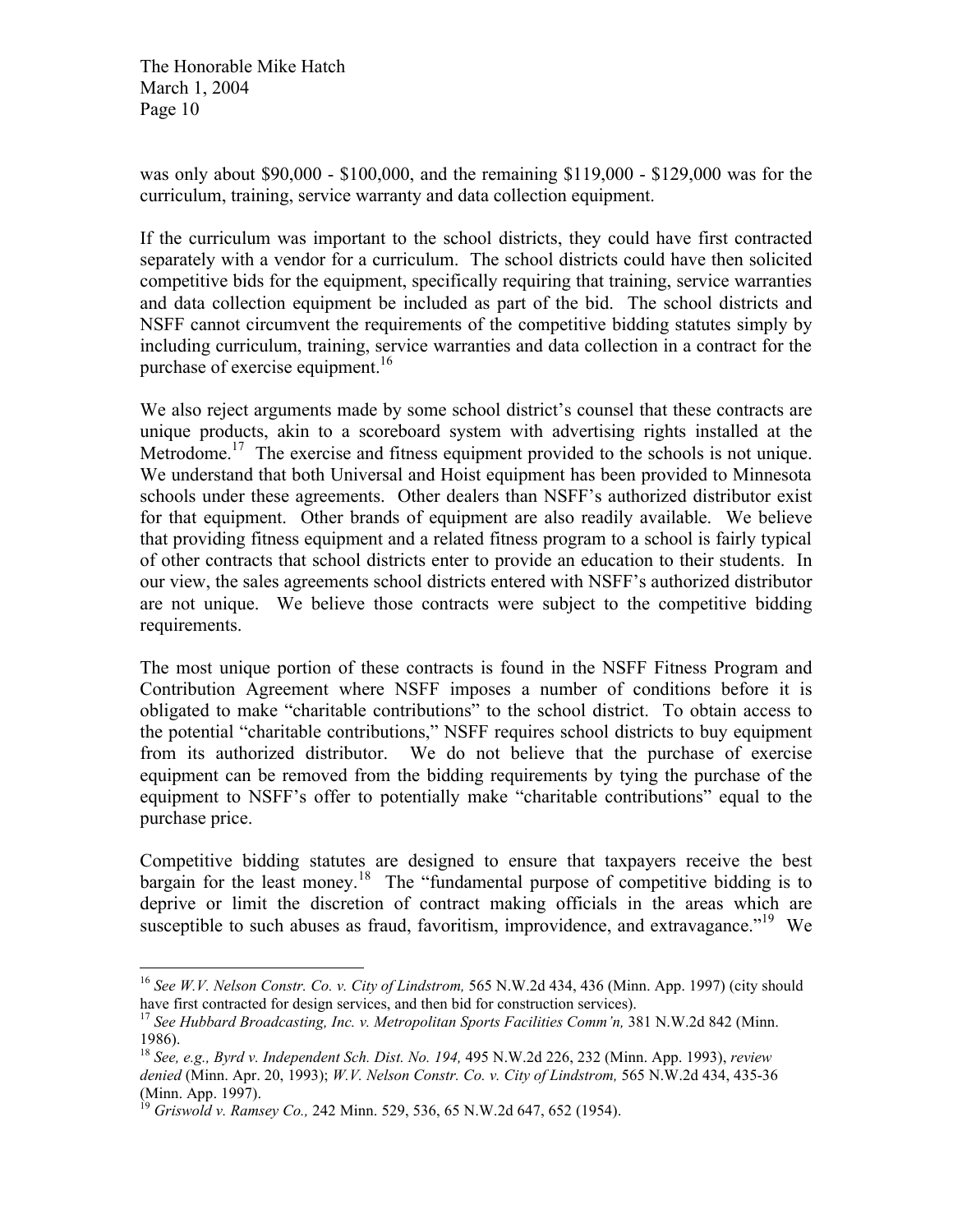believe the purpose of the competitive bidding statutes would have been well served if school districts had put the contracts for the purchase of exercise equipment and any related curriculum program out for bids.

# **C. The Value of Products Received**

The NSFF agreements have several components: physical equipment, a program/ curriculum/data exchange, and a possibility of a monthly repayment of the school district's purchase price plus interest. NSFF's authorized distributor informs schools that it will only sell the "complete package" and it is unable to comply with any request for a breakdown of prices. We believe that school districts may be able to obtain the same value of equipment and a program at less cost and less risk.

We have reviewed a bid received by one school district from another vendor for some of the products offered in the NSFF agreements. The vendor submitted a bid for circuit/strength and cardiovascular equipment, staff training, posters, and operations manuals similar to those contained in the NSFF high school package. The bid was for \$53,376.47. That would leave the school district \$165,524.87 to purchase the remaining products included in the NSFF package.<sup>20</sup> Other equipment suppliers offer equipment of similar quality and design as those included in the NSFF package, all for under \$100,000.00. We seriously question whether the actual cost of the remaining products could possibly be between \$118,000 and \$165,000.00.

It appears that some school districts never asked for a cost break-down of the items received under the Program. When school districts did ask for a break-down of costs, they were informed by NSFF's authorized distributor, SFS, that SFS was "unable to comply." SFS claimed that it had negotiated volume discounts with its supporting vendors, offering prices considerably lower than those at which the vendors' own dealers could purchase the products. Thus, according to SFS, the vendors requested that SFS not release the individual prices that make up the Program.<sup>21</sup>

To the extent that the actual value of the physical equipment and the actual value of the program/curriculum/data exchange do not add up to the price charged in these agreements, that price is inflated. An argument might be made that NSFF, or its

 $\overline{a}$ <sup>20</sup> Those items include 30 stretching straps, 1 sit and reach unit, 1 sports medicine bag (with an automated external defibrillator and digital blood pressure cuff), 7 cardio monitors, 2 body composition analyzers, 1 computer with a monitor, 1 laser printer, 1 fitness information input system, 1 athletic program, 1 curriculum manual, a 4-drawer filing cabinet, 50 hanging folders, 100 file folders, 4 large clipboards, 1 surge protector, 1 labeler, a 2-hole punch, and forms for physical health, injury reports, fitness assessments and equipment repair. We obtained a catalog of institutional fitness equipment. It included various data base programs varying from \$129 to \$299; total program packages, including logbooks and record cards, varying from \$39 to \$69; body composition analyzers varying from \$259 to \$1699; and a sit and reach box for \$39.

<sup>21</sup> *See, e.g.,* August 7, 2003 Letter to Brainerd Independent School District from W. Michael Jarema, SFS President.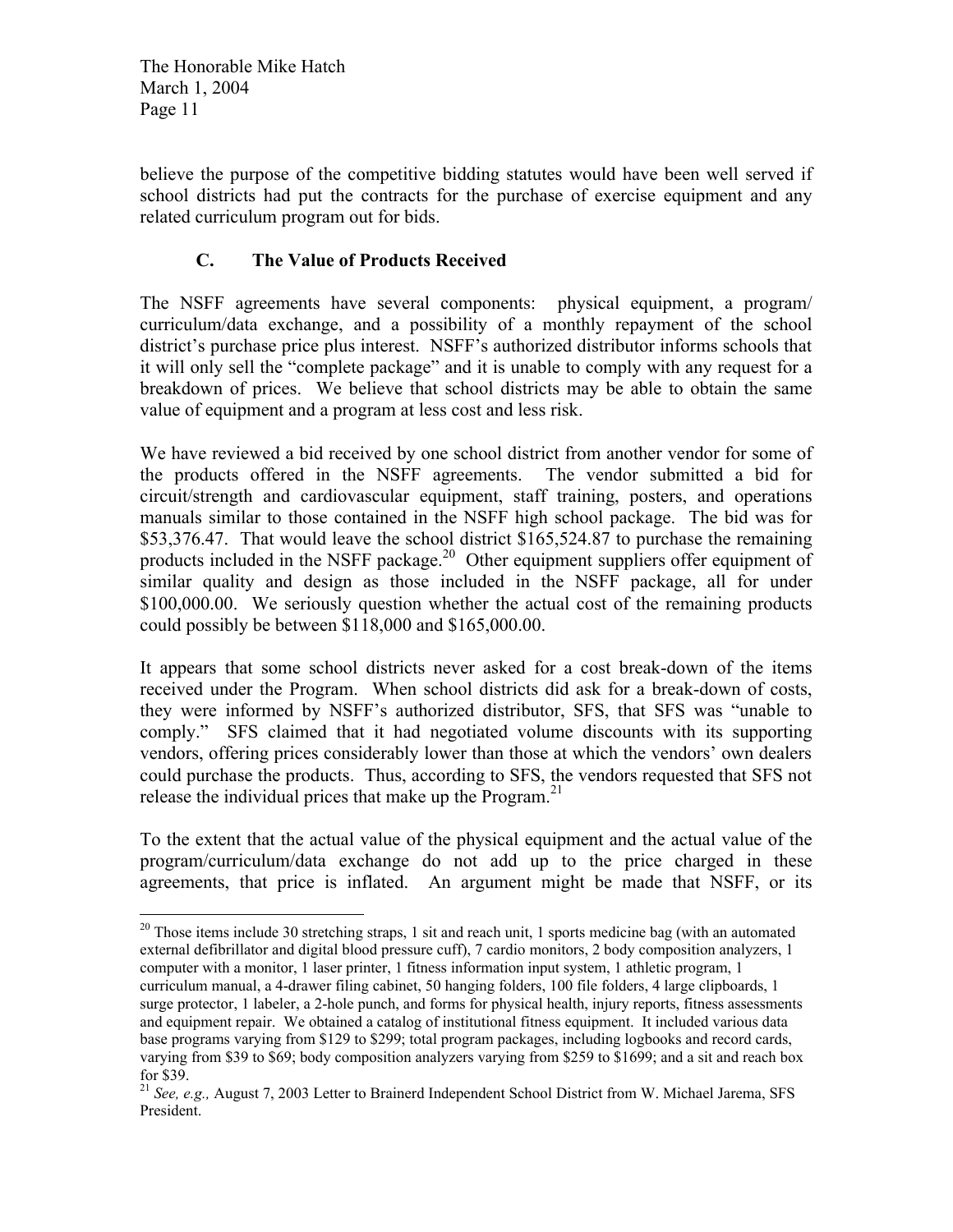equipment distributor, can accept the difference between the actual value of the Program and the price received, as a donation because NSFF is a  $501(c)(3)$  organization. However, school districts have no authority to simply give money to a non-profit organization. As a result, we believe schools districts should have examined the true value of the Program to determine that they were not giving a "gift" to NSFF or its authorized distributor.

## **D. Data Practices**

While data practice issues are not within the State Auditor's scope of review, school districts should work with their counsel to explore any data privacy issues involved with the data sharing portions of the contracts.

## **III. Concerns with Specific School Districts**

Our review has raised concerns about the procedures used by specific school districts when entering these agreements. Some of our concerns are specifically related to the use of federal grant funds. We also have concerns about the procedures used by the Minneapolis School District in entering these agreements.

## **A. Federal P.E.P. Grants**

 $\overline{a}$ 

Under the No Child Left Behind Act of 2001, Carol M. White Physical Education Program (P.E.P.) grants are available from the United States Department of Education. The purpose of the grants is to initiate, expand, or improve physical education programs.

We are aware of at least three Minnesota school districts that received P.E.P. grants and adopted NSFF's L.I.F.T. America (the Program). We have concerns with how one of those P.E.P. grants was obtained and used.

## **1. Delano's P.E.P. Grant**

The Delano School District (Delano) appears to be the first school district in Minnesota to have entered agreements with NSFF. In May 2002, the Delano School Board approved a plan to enter a lease for NSFF equipment, and to work with NSFF on writing a P.E.P. grant to pay for the equipment.

In June 2002, Delano applied for a P.E.P. grant to implement the Program in its high school, middle school, and elementary school.<sup>22</sup> Delano stated in its grant application that Delano would "be unable to make a timely transition to this valuable curriculum" without the P.E.P. grant.

 $22$  We were informed that the equipment obtained through the PEP grant would be placed in the elementary schools and at the high school facility, and that middle school students would use the high school facility's equipment.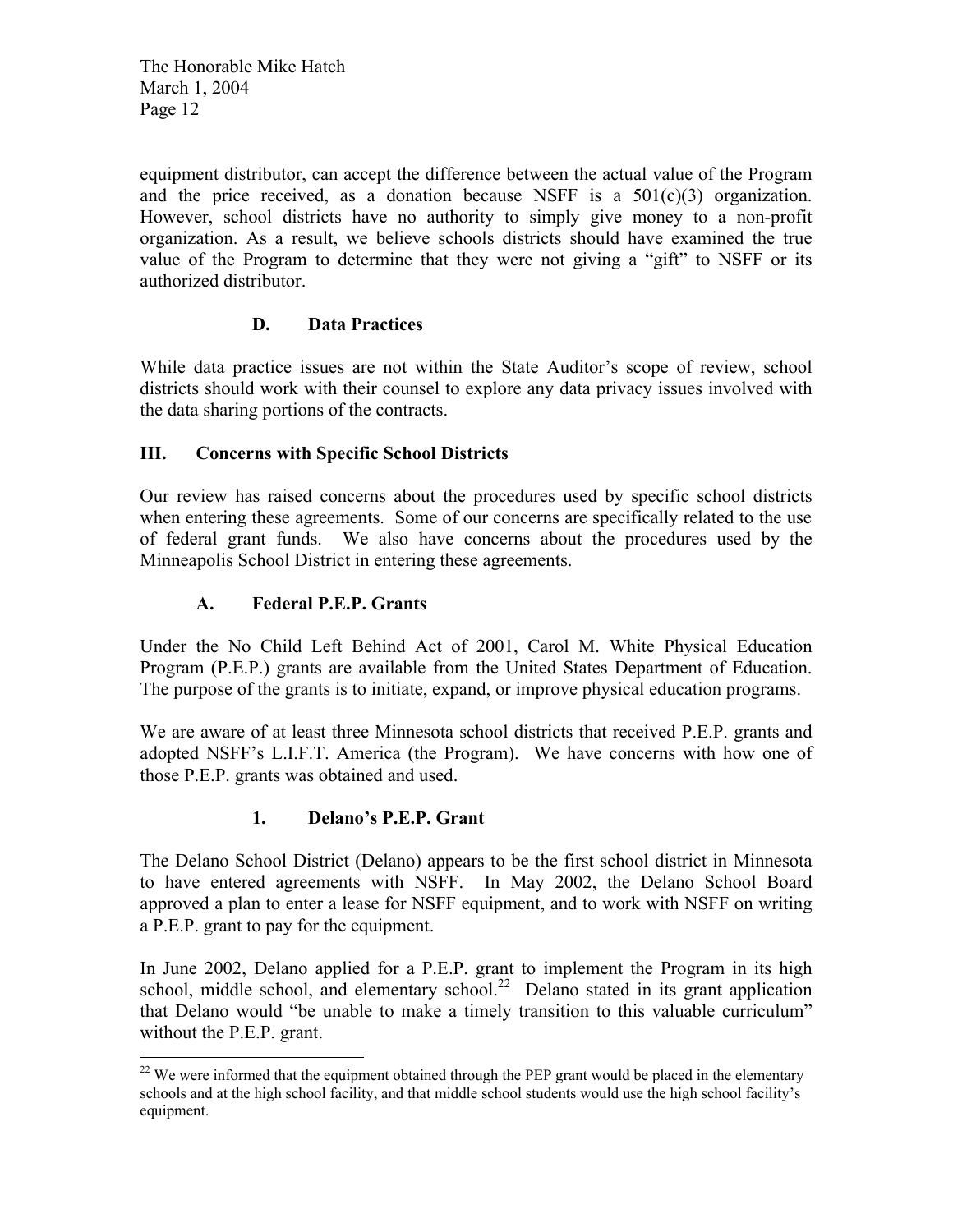$\overline{a}$ 

In June 2002, Delano also entered an agreement with NSFF, and signed a three-year lease-purchase agreement with the local bank to place the Program in the high school. As part of the agreement, NSFF agreed to make "contributions" to Delano to reimburse Delano for its lease payments. Delano has been unable to provide us with a fully executed copy of its high school agreement with NSFF. However, Delano did provide us with a copy of the agreement that was signed by NSFF.

In July 2002, Delano accepted the property financed with the lease-purchase agreement, and the Bank sent \$152,787.12 to SFS, NSFF's authorized distributor. Delano's Superintendent informed us that the NSFF fitness equipment was installed at Delano's high school in August 2002.

In September 2002, Delano was notified that it received a P.E.P. grant award of \$186,021.00. In October 2002, NSFF sent Delano an invoice for, among other things, over \$100,000.00 of middle and high school weight equipment, the equipment that had been placed in the high school facility in July or August. In a letter dated October 21, 2002, NSFF explained that it would make an "in-kind donation" of \$19,040.00 to Delano, so Delano would only owe NSFF \$175,691.00. In the letter, NSFF also said that NSFF would need to be paid in full in order to place Delano's equipment order.

Delano made its first payment to the bank under the lease (\$27,622.65) on January 22, 2003. On April 17, 2003, NSFF reimbursed Delano for the \$27,622.65 lease payment. Delano did not receive the P.E.P. grant funds until June 30, 2003, at which time, Delano paid NSFF \$175,691.00, based upon the October 2002 invoice.<sup>23</sup> On July 16, 2003, NSFF paid the bank the amount remaining on the high school lease-purchase agreement (\$131,726.29).

As a result of these transactions, NSFF's authorized distributor was paid \$152,787.12 (from the Bank), and NSFF was paid \$175,691.00 (from the P.E.P. grant proceeds), for a total of \$328,478.12. NSFF paid out \$27,622.65 (to Delano for the lease payment reimbursement) plus \$131,726.29 (to the Bank), for a total of \$159,348.94. NSFF and its authorized distributor were therefore able to retain \$169,129.18 to pay their costs.

In addition, in June 2003, the Delano School Board approved a second set of agreements with NSFF, this time for the middle school, at a cost of \$218,901.34. Under a new leasepurchase agreement, the total rent for the middle school Program is \$234,170.01, with a final option to purchase of \$1.00. Delano's Superintendent informed us that Delano does not intend to seek a P.E.P. grant to cover the middle school Program.

 $^{23}$  According to the 2003 agreements we have reviewed, NSFF's "contributions" are reduced by any grants, gifts or contributions received by the school district for the Program. In addition, NSFF is authorized in the agreements to seek funds on behalf of the district for the Program, and to charge the district a fee of \$150 per funding application. Similar provisions did not appear in the 2002 Delano agreements with NSFF that were provided to us.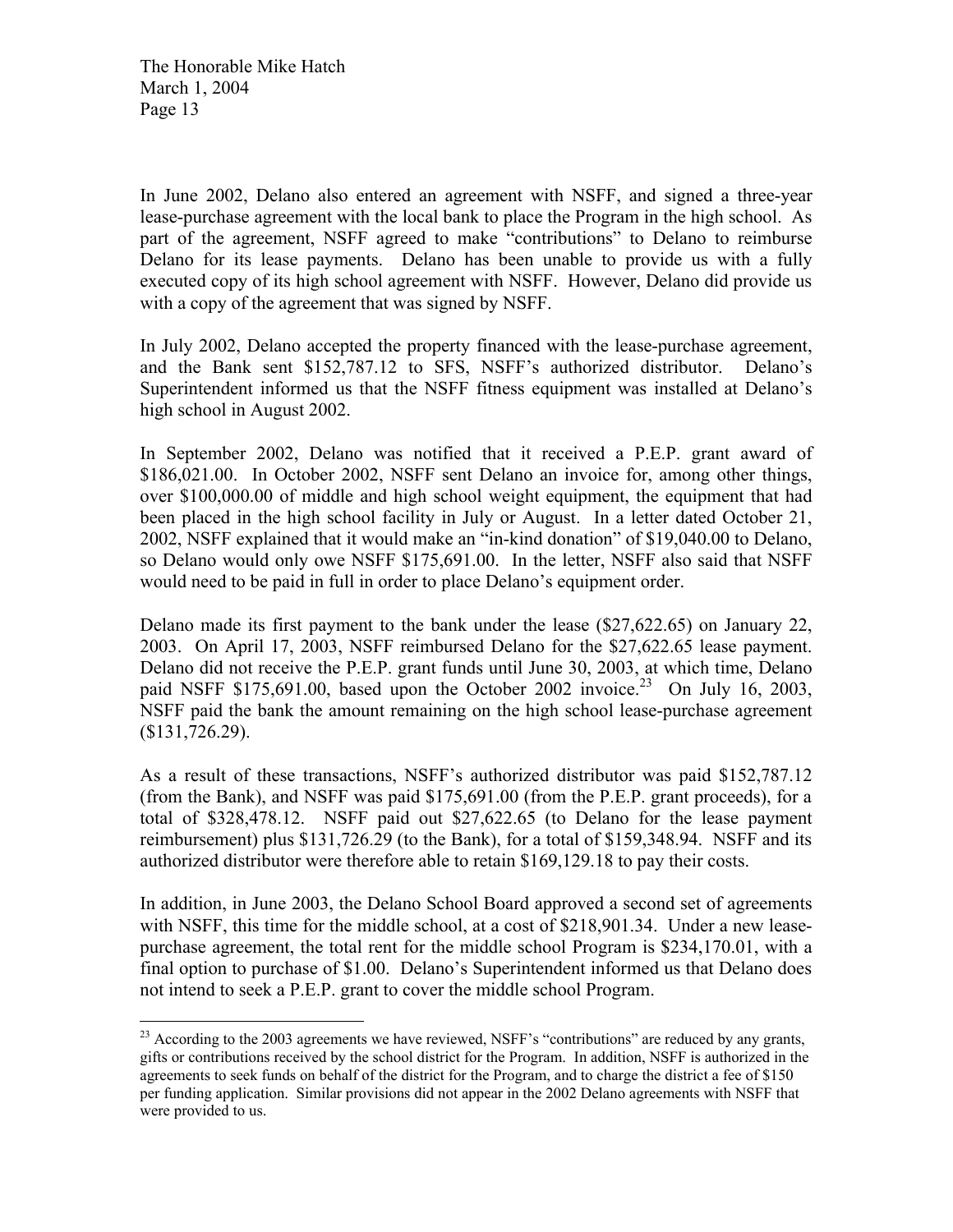In addition to our general concerns about the inflated cost of the Program, the lack of bids, and the use of lease-purchase agreements for these contracts, we have two specific concerns regarding Delano's use of the federal P.E.P. grant funds. First, we question whether Delano's application accurately stated the need for the federal grant.<sup>24</sup> By entering two separate agreements with NSFF for the high school and the middle school, Delano appears to have found a means to place the Program in its schools without use of P.E.P. grant proceeds. It appears to us that the high school Program had already been financed by Delano through the lease-purchase agreement, and NSFF was obligated to reimburse Delano's lease payments, before Delano received the P.E.P. grant. It is at least questionable whether Delano needed the P.E.P. grant to timely implement the Program at the high school.<sup>25</sup> If not, the statement to that effect in the grant application was false. In addition, because the P.E.P. grant funds paid off the remainder of the lease-purchase agreement, NSFF was relieved of its contractual "contribution" obligations. It therefore appears to us that NSFF, not Delano, was the true beneficiary of the P.E.P. grant.

Second, we question why the federal funds were used to pay a non-profit organization. NSFF's authorized distributor SFS had already been paid \$152,787.12 for the high school Program by the bank. It appears that neither NSFF nor SFS were owed the additional \$175,691.00 that Delano paid NSFF out of the grant proceeds. To the extent that a portion of the payment to NSFF was for elementary school equipment, we question why the October invoice was from NSFF, not SFS, and why the invoice also billed Delano for the high school Program previously paid for under the lease-purchase agreement.<sup>26</sup> Delano's lease-purchase agreement was with the bank, not with NSFF. At most, the P.E.P. grant proceeds used to pay off the lease-purchase agreement should have gone directly to the bank.

The procedures Delano used to pay the October invoice were improper under Minnesota law. Under Minnesota law, school boards must not pay bills until the person claiming payment itemizes the claim in writing.<sup>27</sup> In addition, the person claiming payment must sign a declaration to the effect that the claim is just and correct and that no part of it has been paid.<sup>28</sup> The October invoice from NSFF does not contain the statutorily required declaration that no part of the claim has been paid. Because the bank had already paid NSFF's authorized distributor for the high school equipment in July, any such declaration by NSFF in October would not have been true. Thus, the October invoice should not have been sent by NSFF, or paid by Delano.

We have forwarded our concerns to the U.S. Department of Education.

 $24$  We also question a claim in the grant application regarding Delano's "high incidence of poverty."

<sup>&</sup>lt;sup>25</sup> P.E.P. grants may not be used for pre-award costs, according to the U.S. Department of Education.

<sup>&</sup>lt;sup>26</sup> The October 18, 2002 invoice from NSFF reflects \$11,464.00 of "elementary fitness supplies."

<sup>27</sup> *See* Minn. Stat. § 471.38, subd. 1 (2002).

<sup>28</sup> *Id., see also* Minn. Stat. § 471.391 (2002) (reverse side of check may also contain the required declaration).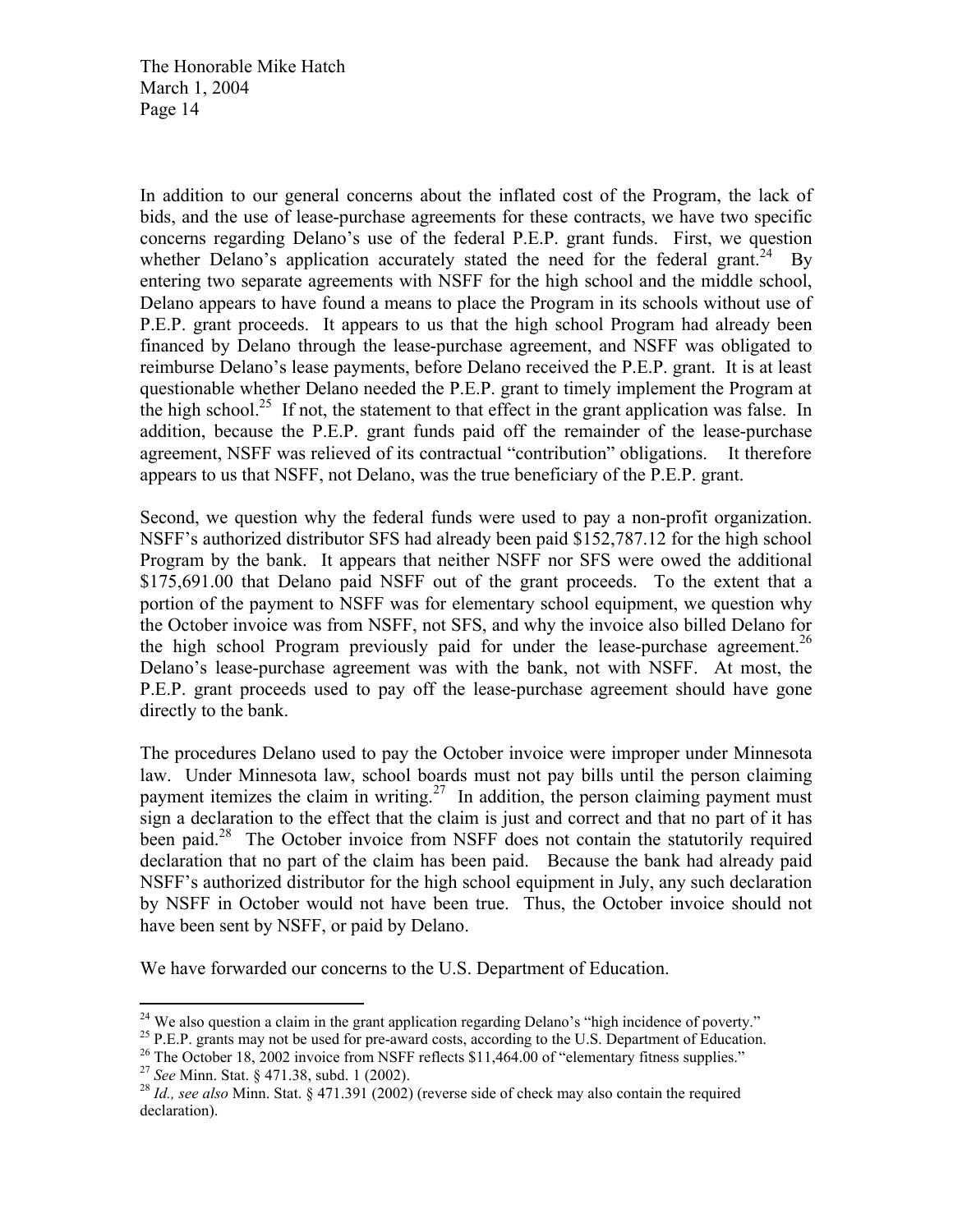#### **2. Duluth's P.E.P. Grant**

The Duluth School District (Duluth) applied for a \$322,832.00 P.E.P. grant in June 2002 for its elementary, middle school, and high school students. Duluth was awarded a grant of \$316,678.00 on October 1, 2002. Duluth is using the P.E.P. grant proceeds to place fitness equipment in its middle schools, to pay for curriculum development by a staff member, and to provide data cabling and technology related to the programs. Duluth used the competitive bidding process to purchase the middle school equipment using the P.E.P grant funds.

Duluth has informed us that the first inquiries it made about NSFF were in October 2002. The Duluth School Board approved entering agreements with NSFF and SFS in August 2003. Under sales agreements with SFS signed July 14, 2003, and amended October 31, 2003, Duluth agreed to pay SFS a total of \$656,704.02 to place the Program in its three high schools. On October 31, 2003, Duluth entered a lease-purchase agreement to place the Program in its three high schools at a cost of \$656,704.02, with a total rent including interest payments of \$692,858.88.

The NSFF Programs placed in the three Duluth high schools cost more than twice the amount that Duluth paid to place equipment, and related cable and technology, in its middle schools, and to develop a curriculum for the middle schools. Duluth used the competitive bidding process to purchase the middle school equipment with P.E.P. grant funds. For the reasons we discussed earlier, we believe that Duluth should have bid the high school equipment, just as it bid the middle school equipment. We believe that Duluth would have been able to receive comparable equipment for the high schools at less cost and at less risk.

## **3. Brainerd's P.E.P. Grant**

1

We were informed that the Brainerd School District (Brainerd) applied for P.E.P. grant funds in the spring of 2003. According to Brainerd's P.E.P. grant application, the P.E.P. grant would be used to operate fitness centers in grades 6-9, and Brainerd would lease equipment and supplies from NSFF to provide a fitness center for grades 10-12.

The Brainerd School Board decided at a July 2003 School Board meeting to pursue the NSFF program through a competitive bidding process. At the School Board's August meeting, the Board was informed that it had received one partial bid for \$53,376.47 from a vendor for some equipment only, and one bid from NSFF for the "complete system as specified" for  $$218,901.34.<sup>29</sup>$  The Brainerd School Board approved the bid received from

 $^{29}$  The vendor submitting the partial bid also provided a second proposal with upgraded cardiovascular equipment for \$55,246.60. The contents of the partial bid were described previously in this letter.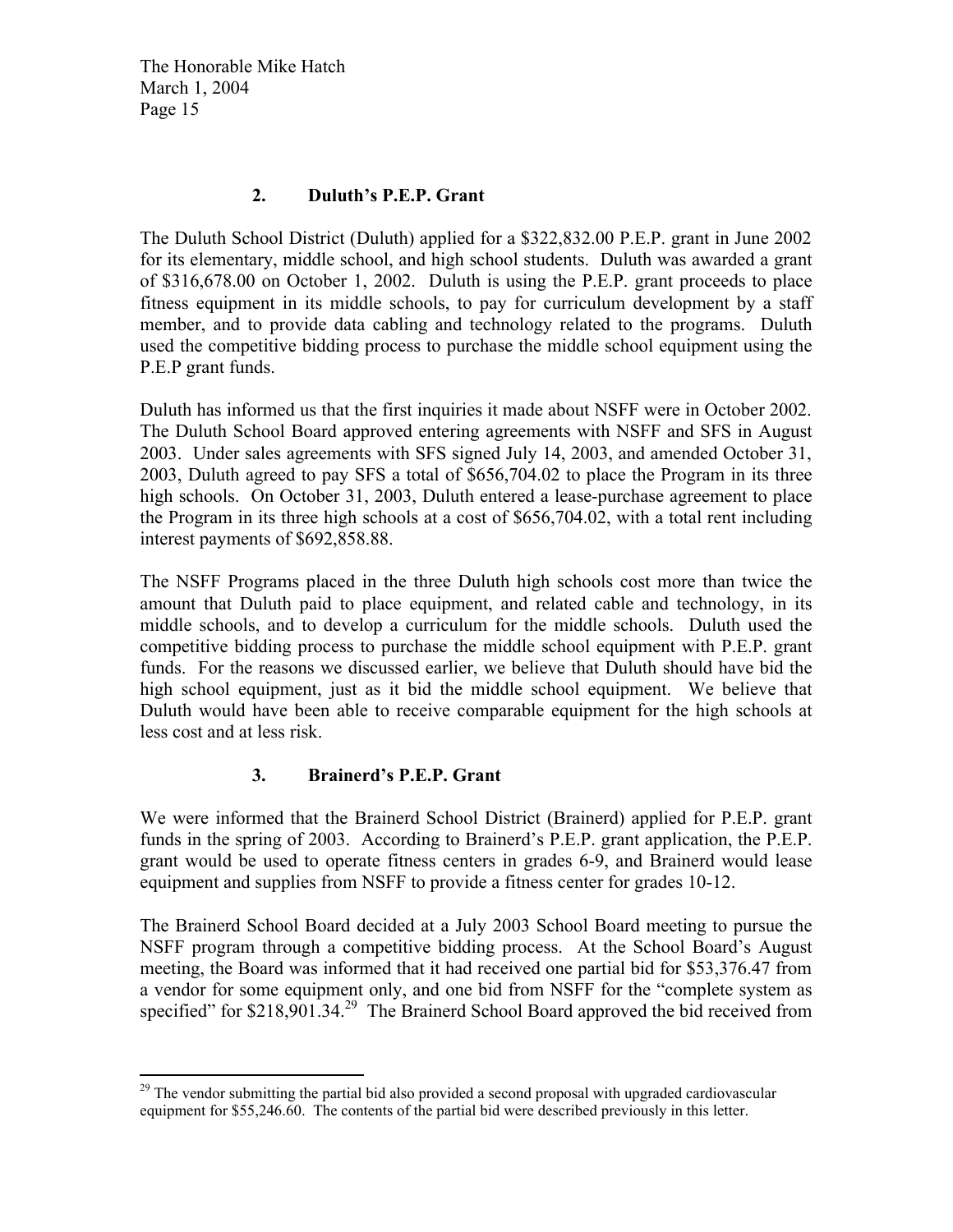SFS.<sup>30</sup> On August 28, 2003, Brainerd entered into agreements with NSFF and SFS, and a lease purchase agreement, to place the NSFF Program in Brainerd's high school.

Brainerd was notified of a \$482,000.00 P.E.P. grant award on September 27, 2003. Brainerd's Director of Business informed us that Brainerd does not anticipate using the P.E.P. grant to pay for the NSFF Program, unless NSFF stops making its monthly payments.

Brainerd's rejection of the vendor's partial bid again highlights our concerns with what appears to be the inflated cost of the Program sold through NSFF and SFS. We believe that by separating the components contained in NSFF's "complete system" and purchasing them through a competitive bidding process, school districts will be able to serve more students for the same amount of money.

## **B. Minneapolis School District**

During our review, we learned that the Minneapolis School Board did not approve the over \$1.44 million spent by the Minneapolis School District (Minneapolis) on these agreements. Instead, for six of the seven sites, we were informed that the Executive Leadership Team approved the expenditure out of funds Minneapolis borrowed until state aid money was available.<sup>31</sup> Then, after discussions with this Office, the approval of the contracts was put on the consent agenda and approved as part of the School Board's February 10, 2004 meeting. The Interim Superintendent recommended approval of the contracts, stating that the contracts are "a grant" that will be repaid to the School District.

The Minneapolis School Board has the authority to borrow money in anticipation of the receipt of state and federal aid.<sup>32</sup> To do so, the Board must pass a resolution specifying the amount and the purpose of the borrowing. We reviewed the Board's resolution for the \$75 million borrowed by Minneapolis.<sup>33</sup> The funds were to be used "solely to pay claims duly approved and allowed with respect to current operating expenditures of the kinds and within the amounts provided in the official budget of the District."

A school board has the authority to approve contracts.<sup>34</sup> The NSFF contracts had not been approved by the School Board when they were signed by the District's business manager. A school board may authorize its superintendent or business manager to

 $\overline{a}$  $30$  The bid identified in the School Board minutes as the NSFF bid was actually a bid from NSFF's authorized distributor SFS.

<sup>&</sup>lt;sup>31</sup> We were informed that the seventh site, installation at Sullivan School, was approved by the Executive Leadership Team on January 31, 2003.

<sup>32</sup> *See* Minn. Stat. §§ 126C.50 – 126C.56; 123B.78, subd. 3; and 128D.16, subd. 2 (2002).

<sup>33</sup> *See* Resolution Relating to \$75,000,000 General Obligation Aid Anticipation Certificates of Indebtedness, Series 2003B; Authorizing the Issuance and the Sale Thereof and Establishing the Terms Thereof, adopted by the Board of Education on July 8, 2003.

<sup>34</sup> *See* Minn. Stat. §§ 123B.02, 123B.52, subd. 1 (2002).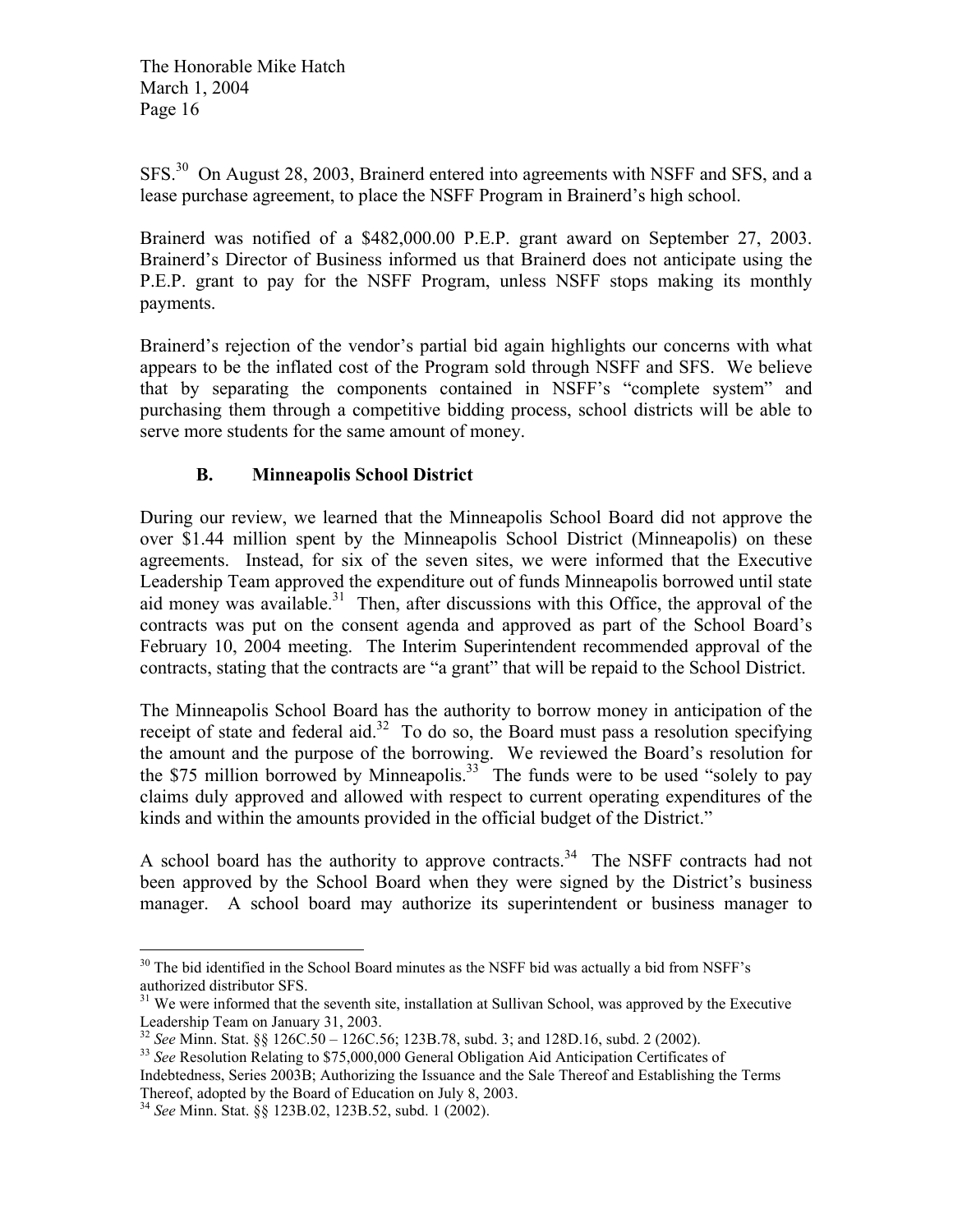contract for good and services within the budget approved by the board.<sup>35</sup> However, we were informed that the size of these contracts are not within the budget approved by the School Board. Therefore, it appears that the School Board should have approved these contracts before they were executed.

For the reasons we discussed earlier in this letter, we do not believe that these agreements are appropriately referred to as "grants." Due to the risk involved in these contracts, we believe they should have been discussed by the School Board. Finally, as with all of these agreements, we believe that Minneapolis could have served more students at less cost by following competitive bidding requirements. We have written to Minneapolis about our concerns.

## **IV. Alternative Methods to Improve Fitness Programs**

We applaud school districts for bringing fitness programs to their students. However, we believe that by following standard purchasing procedures, including competitive bidding for contracts over \$50,000, school districts can obtain more equipment for less cost and less risk than the NSFF Program offers. We also believe that school districts would be better able to tailor the equipment they receive to the size and needs of their schools by using standard purchasing procedures. Finally, we encourage schools to seek P.E.P. grants to help pay for their new fitness programs. By following standard purchasing procedures, we believe the limited P.E.P. grant funds will be able to serve more schools because comparable programs will be obtained for less cost.

School districts should seriously consider whether they are able to achieve a fitness program more fully suited to the needs of their schools at less cost, and substantially less risk, than the "one-size fits all" NSFF program. For example, we understand that the Upsala School District (Upsala) considered entering the NSFF agreements, but decided instead to obtain quotes to place an exercise program in its schools. Upsala accepted a quote for \$46,845.00 to place a variety of fitness equipment in its high school.

Several Minnesota schools have successfully applied for and received P.E.P. grants to place a fitness program unrelated to NSFF in their schools. We encourage Minnesota school districts to apply for P.E.P. grants. The application form for the grants, and instructions, are contained on the United States Department of Education's website: www.ed.gov/programs/whitephysed/awards.html.

However, Minnesota school districts that have already entered contracts with NSFF appear to be unable to make the statements that "but for" the P.E.P. grant, they would not be able to implement the NSFF Program. If the NSFF Program has been implemented in these schools, and NSFF is obligated to make "contributions" to the school district, the P.E.P. grants would not be facilitating a program otherwise unavailable in the schools.

<sup>35</sup> *See* Minn. Stat. § 123B.52, subd. 2 (2002).